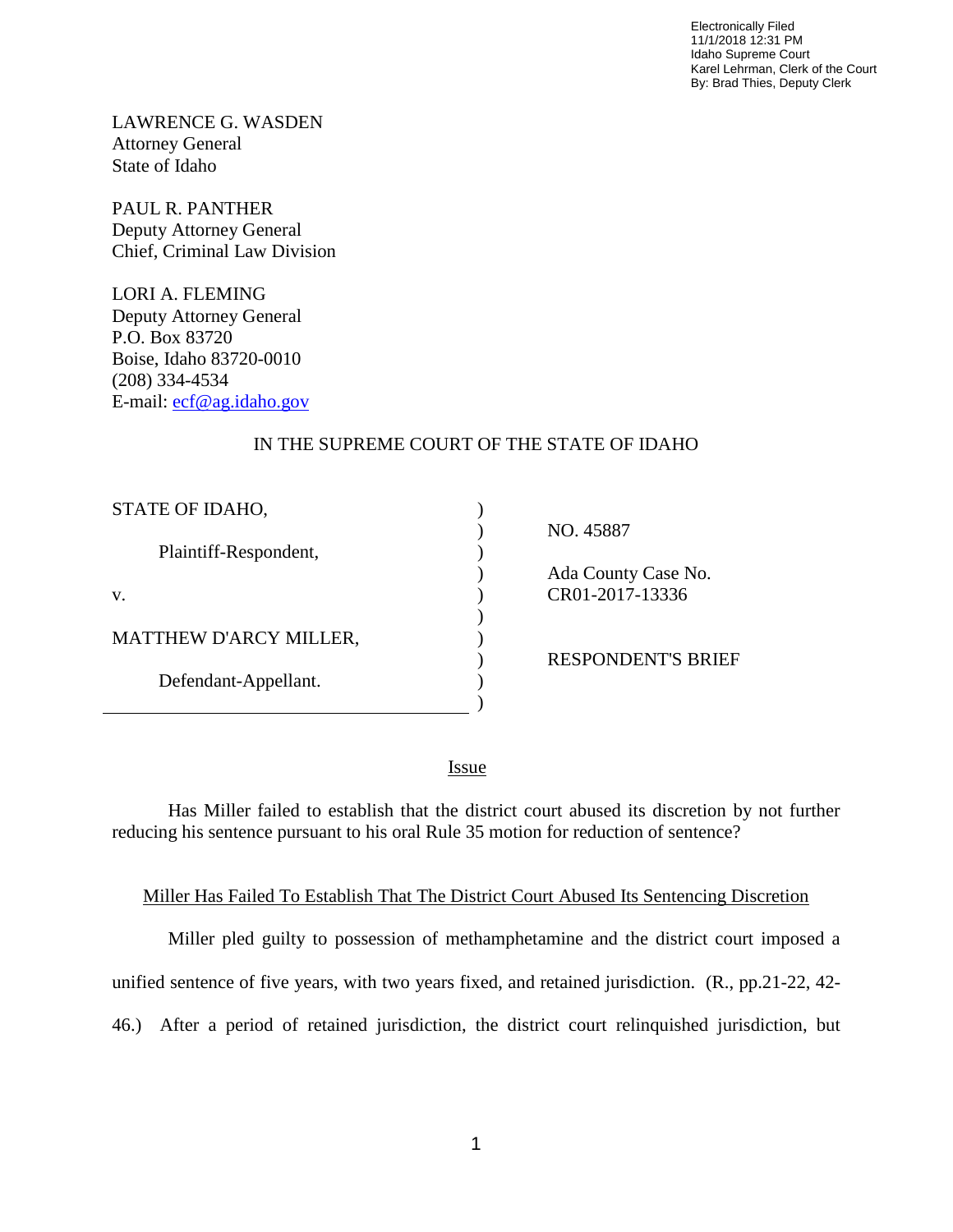reduced the fixed portion of Miller's sentence to one and one-half years. (R., pp.55-58.) Miller filed a timely notice of appeal. (R., pp.59-61.)

Miller argues that the district court abused its discretion by failing to further reduce his sentence in light of his rider performance. (Appellant's brief, pp.3-5.) Miller has failed to establish an abuse of discretion.

Pursuant Idaho Criminal Rule 35, a court may reduce a sentence within 120 days after the court releases retained jurisdiction. A court's decision not to reduce a sentence is reviewed for an abuse of discretion subject to the well-established standards governing whether a sentence is excessive. State v. Hanington, 148 Idaho 26, 28, 218 P.3d 5, 7 (Ct. App. 2009) (citing State v. Beckett, 122 Idaho 324, 326, 834 P.2d 326, 328 (Ct. App. 1992); State v. Marks, 116 Idaho 976, 977, 783 P.2d 315, 316 (Ct. App. 1989)). Those standards require an appellant to "establish that, under any reasonable view of the facts, the sentence was excessive considering the objectives of criminal punishment." State v. Stover, 140 Idaho 927, 933, 104 P.3d 969, 975 (2005). Those objectives are: "(1) protection of society; (2) deterrence of the individual and the public generally; (3) the possibility of rehabilitation; and (4) punishment or retribution for wrong doing." State v. Wolfe, 99 Idaho 382, 384, 582, P.2d 728, 730 (1978).

Citing his "strong performance on [his] rider and appreciation for the programming," Miller argues the district court should have reduced his sentence from five years, with two years fixed, to three years, with one year fixed. (Appellant's brief pp.3-5.) Miller has failed to establish an abuse of discretion; Miller's criminal history, his past failures to abide by community supervision, and his custody status in a case for which he was on parole when he committed the offense in this case show that Miller's sentence was reasonable as imposed and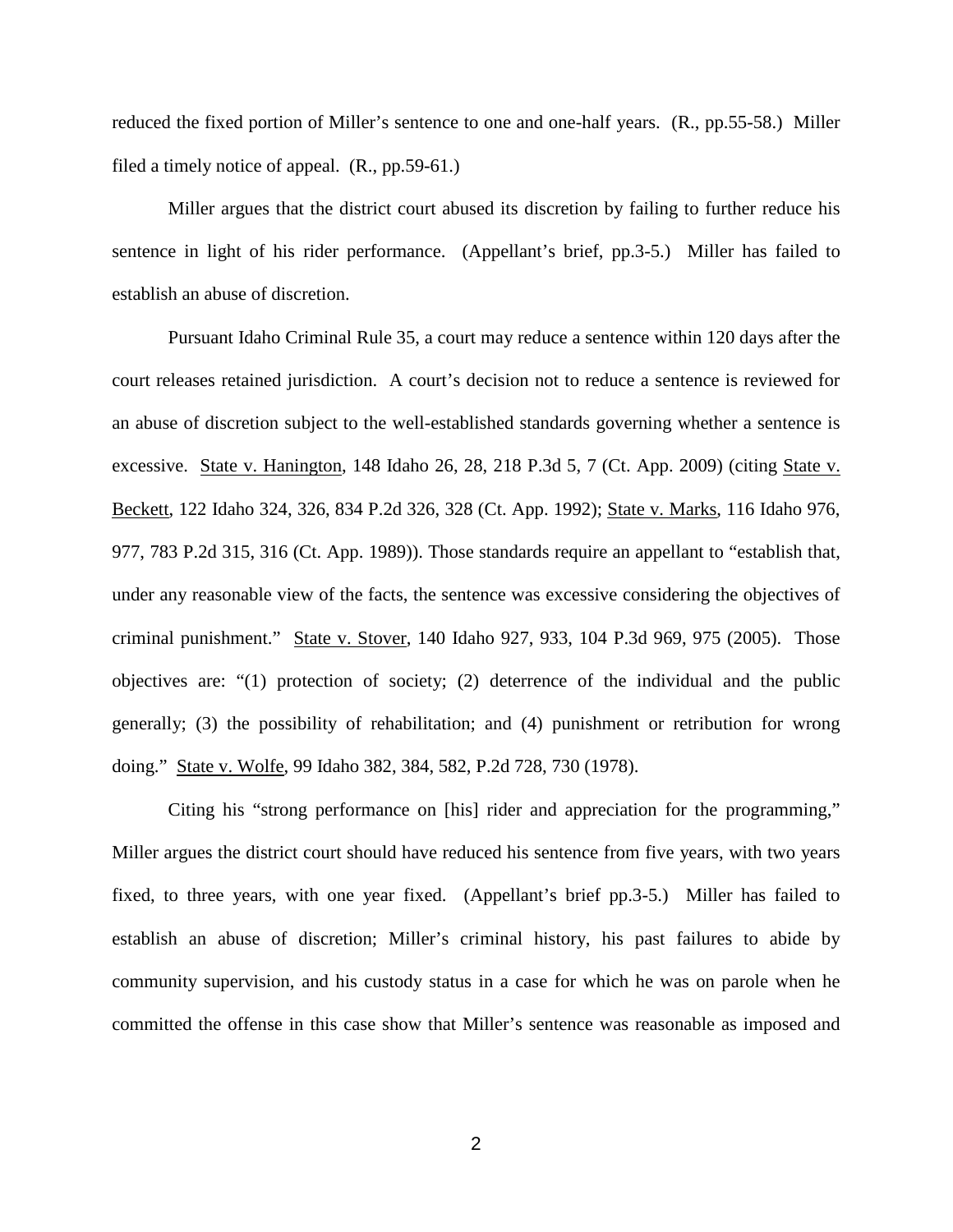that the district court did not abuse its discretion in declining to further reduce it upon relinquishing jurisdiction.

Miller's criminal history includes two prior felony convictions—one for violation of controlled substance/drug/dev and cosmetic act and one for intimidating a witness. (PSI, pp.6- 9<sup>[1](#page--1-0)</sup>; 7/18/17 Tr., p.33, Ls.15-21, p.35, Ls.16-22.) Miller's record also includes nine misdemeanor convictions: resisting arrest, disorderly conduct, false information to law enforcement, indecent assault, violation of controlled substance/drug/dev and cosmetic act, simple assault, simple trespasser, retail theft, and possession of drug paraphernalia (amended from possession of a controlled substance). (PSI, pp.6-9.) Miller has also incurred multiple felony and misdemeanor charges that were eventually dismissed, or of which he was acquitted, or for which the disposition is unknown. (PSI, pp.6-9.) Miller has previously been incarcerated and, during his incarceration, received several disciplinary offense reports for being disrespectful to staff. (PSI, p.9.) In this case, Miller was on parole in the intimidating a witness case when officers found him, in a motel, in possession of an electronic scale with a white substance on it, a medium-sized plastic zip-lock bag with several smaller zip-lock bags inside, and a black box that contained methamphetamine in four small zip-lock bags. (PSI, p.111.)

The state acknowledges that Miller successfully completed his rider programming in this case and that rider staff recommended the court consider placing him on probation. (PSI, pp.192-96.) As Miller acknowledges, however, he violated his parole in case CR-2013-26308 when he was convicted of the offense in this case and, during his period of retained jurisdiction,

 $\overline{a}$ 

<sup>&</sup>lt;sup>1</sup> PSI page numbers correspond with the page numbers of the electronic file "Miller 45887" psi.pdf."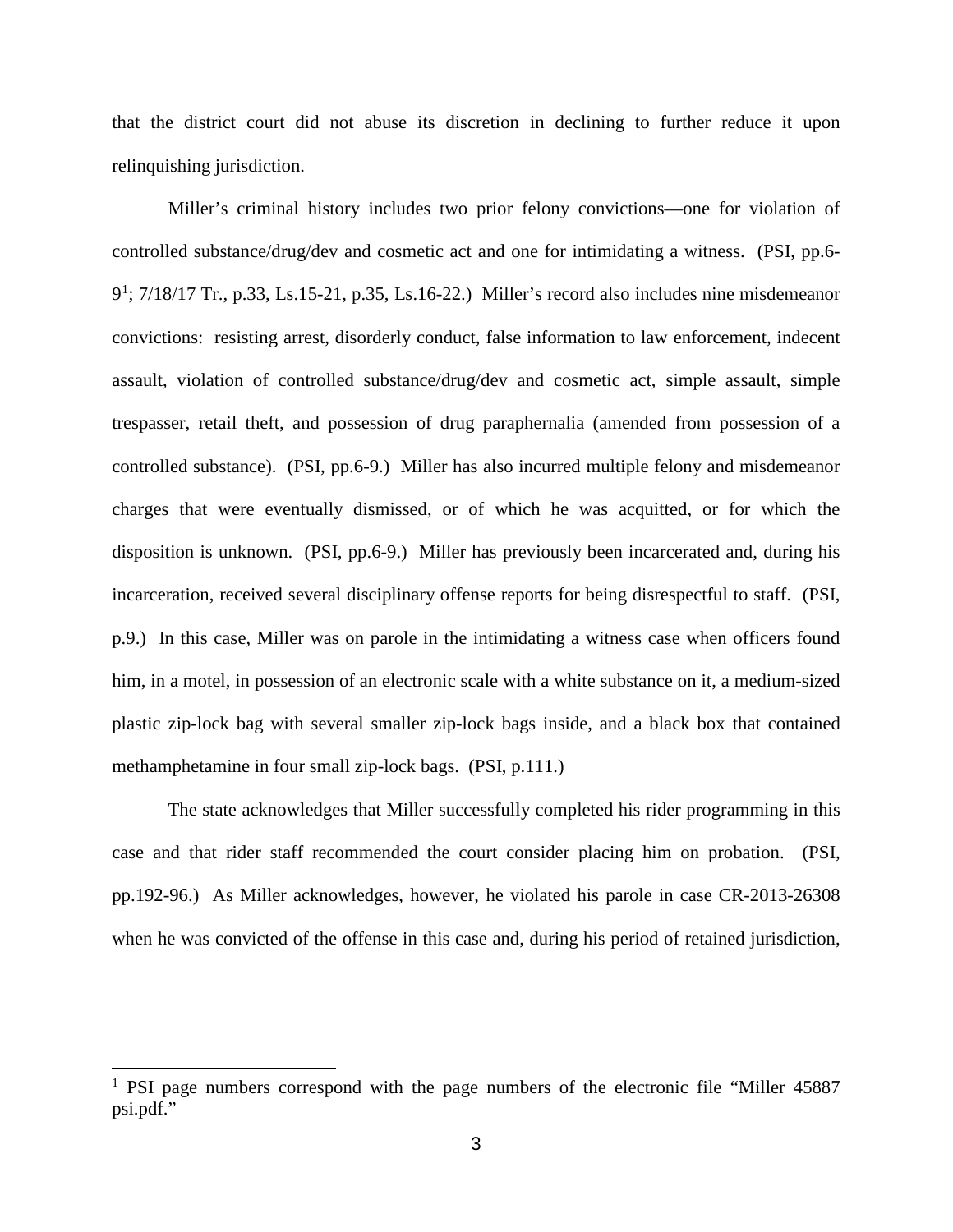that parole was revoked. (PSI, pp.8, 111-12; 2/13/18 Tr., p.47, Ls.14-18.) Upon learning that

Miller's parole had been revoked, the district court stated:

Well, I was, until I learned that news, prepared to put you on probation. I think that your performance at the retained jurisdiction would have warranted that.

I don't control the Department of Probation and Parole. You went on the rider originally because they thought it was a good idea, otherwise you wouldn't have been eligible coming out of here.

But regardless of that, your probation or  $-$  yeah, the probation is not an option. The Court is going to relinquish jurisdiction, and the sentence will be imposed. The original sentence was five years with two fixed and three indeterminate for possession of methamphetamine. You have credit for 307 days served to date. So you've got almost a year in.

I will reduced [sic] the fixed portion to one and a half years. That would make you eligible for release on this sentence about the time you're eligible for release on your underlying, I think.

 $(2/13/18$  Tr., p.50, L.22 – p.51, L.17.) Contrary to Miller's assertion that the district

court did not give his performance while on his rider adequate weight, the district court

actually reduced his sentence because of his positive performance while on his rider.

Miller has failed to establish any basis for reversal of the district court's decision to not

further reduce his sentence.